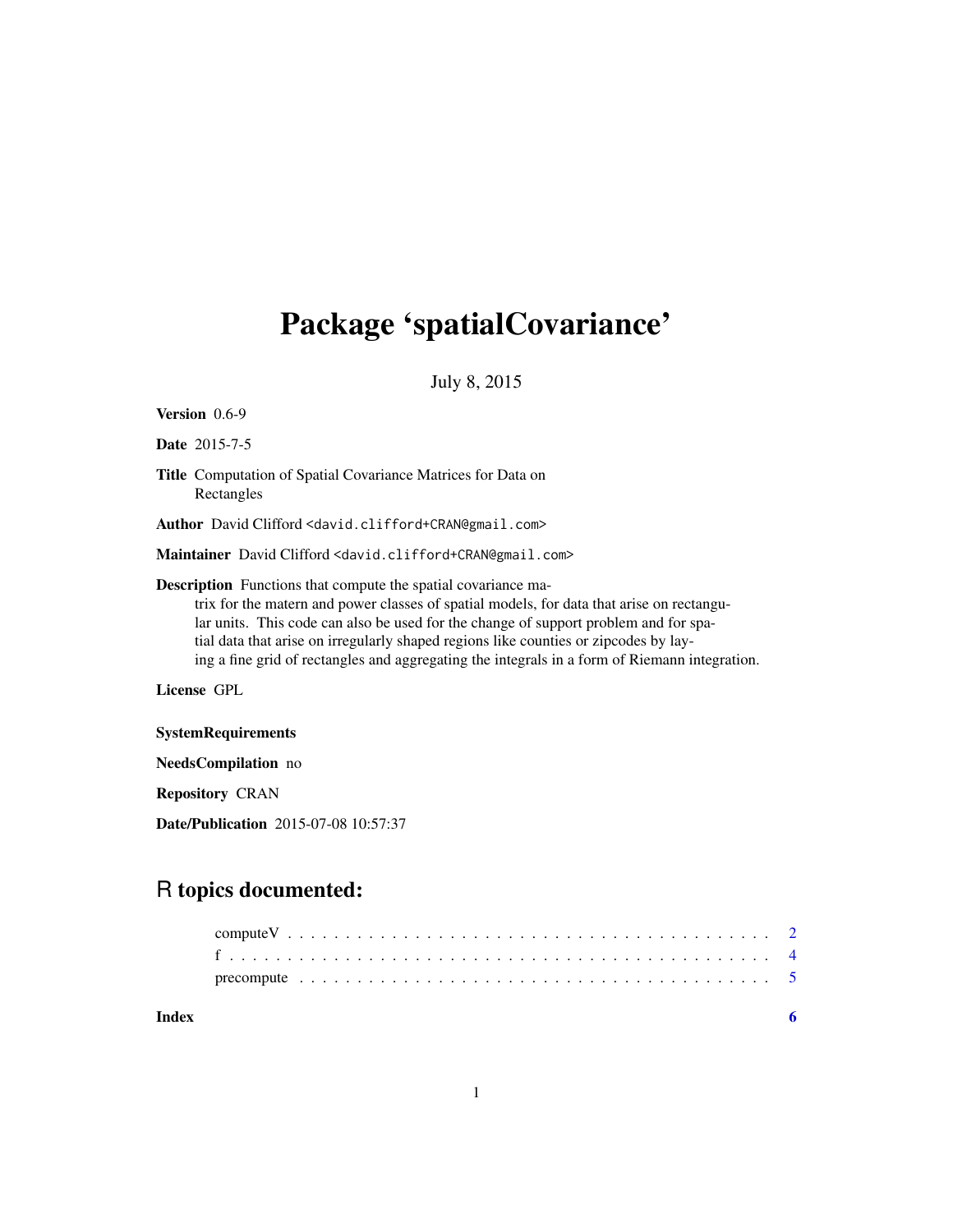<span id="page-1-0"></span>

#### Description

Observations are averages over congruent rectangular plots that like in a lattice. For extensive observations one needs to multiply the matrix by the \$area^2\$ where \$area\$ is the common area of each plot.

Various different classes of covariance functions, generalised covariance functions and their derivatives wrt parameters are built into this library. These include the Cauchy and Mat\'ern covariance functions as well as specific sub models such as the Bessel\$\_0\$, Exponential, Bessel\$\_1\$, spline and logarithmic covariance functions.

#### Usage

computeV(info, class = "ldt", params, rel.tol = .Machine\$double.eps^0.25, abs.tol =  $rel.tol$ , cat.level =  $0$ ,  $K = NULL$ )

#### Arguments

| info      | Result of the precompute stage                                                                                                                                                                                                                                                                                                                                                                                                                                                                  |
|-----------|-------------------------------------------------------------------------------------------------------------------------------------------------------------------------------------------------------------------------------------------------------------------------------------------------------------------------------------------------------------------------------------------------------------------------------------------------------------------------------------------------|
| class     | The class of covariance functions, "ldt", "bess0", "exp", "bess1", "power", "pow-<br>erNI", "matern", "spline", "cauchy". Can also be used to compute the derivatives<br>of the covariance matrices for specific models, for example "dbess0", "dexp",<br>"dexp2", "dbess1", "dpowerNI". Can also be used for any isotropic function K,<br>simply define a function K in the workspace that has two arguments, distance<br>and a vector of parameters. Then call computeV with class="special". |
| params    | Parameters that go with a specific class of models, for the "matern" class it<br>requires an inverse range parameter and a smoothness parameter, for example<br>params= $c(1, 0.5)$ , this corresponds to the case when class=" $exp"$ , params= $c(1)$ .                                                                                                                                                                                                                                       |
| rel.tol   | Relative Tolerance for one dimensional numerical integration                                                                                                                                                                                                                                                                                                                                                                                                                                    |
| abs.tol   | Absolute Tolerance for one dimensional numerical integration                                                                                                                                                                                                                                                                                                                                                                                                                                    |
| cat.level | Controls level of time output, takes values 0, 0.5, 1                                                                                                                                                                                                                                                                                                                                                                                                                                           |
| K.        | If class="misc" pass your own covariance function K here, see example below                                                                                                                                                                                                                                                                                                                                                                                                                     |

#### Author(s)

David Clifford

#### Examples

```
## Example for extensive variables - variances of combined plots
library(spatialCovariance)
nrows < -1
```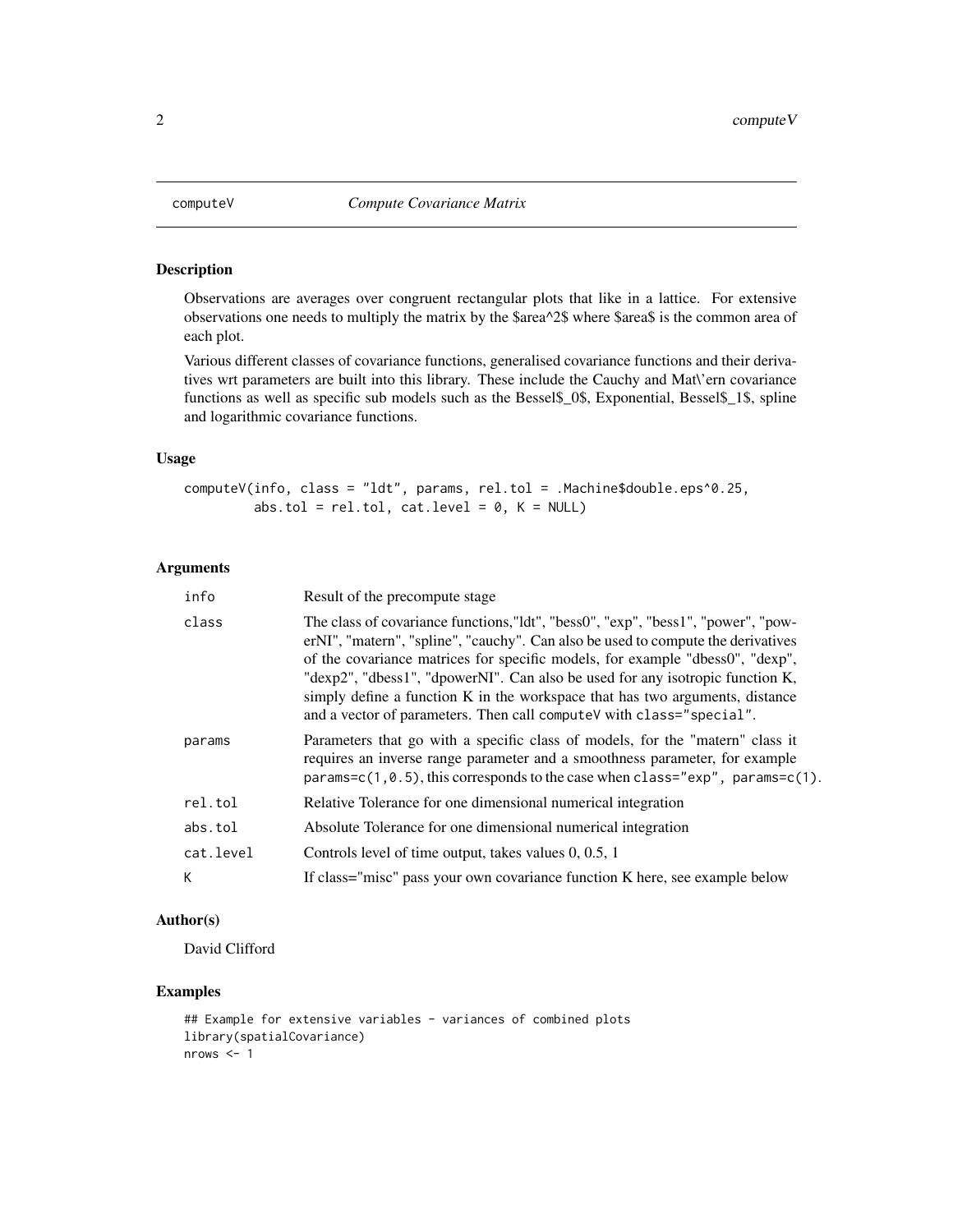#### $\epsilon$  compute V  $\geq$  3

```
ncols <- 2
rowwidth <-1.1colwidth < -1.2rowsep <-0colsep <- 0
info <- precompute(nrows,ncols,rowwidth,colwidth,rowsep,colsep)
V <- computeV(info,class="matern",params=c(1,1))
info2 <- precompute(nrows=1,ncols=1,rowwidth=rowwidth,colwidth=colwidth*2,0,0)
V2 <- computeV(info2,class="matern",params=c(1,1))
c(1,1)
(rowwidth * (2*colwidth))^2 * V2
## Bring in anisotropy
V
info <- precompute.update(info,aniso=2) ## geometric anisotropy update
V <- computeV(info,class="matern",params=c(1,1))
V
info <- precompute.update(info,aniso=5) ## geometric anisotropy update
V
## Second Example - define your own covariance function, here we use a
## spherical one
library(spatialCovariance)
K \leftarrow function(d,params) {
 frac <- d/params
 ret <- rep(0,length(d))
  ind <- which(frac<1)
 if(length(ind)) ret[ind] < - (1 - 2/pi*(frac[ind]*sqrt(1 - frac[ind]^2)) + asin(frac[ind]))return(ret)
}
dVals <- seq(0,10,l=1001)
plot(dVals,K(dVals,8),type="l")
lines(dVals,K(dVals,7),col=2)
nrows <-1ncols <- 3
rowwidth <- 2
colwidth <- 2
rowsep <- 0
colsep <- 0
info <- precompute(nrows,ncols,rowwidth,colwidth,rowsep,colsep)
V <- computeV(info,class="misc",params=c(8),K=K)
V
## Now if we have a low value of theta_2 we should see that the first
```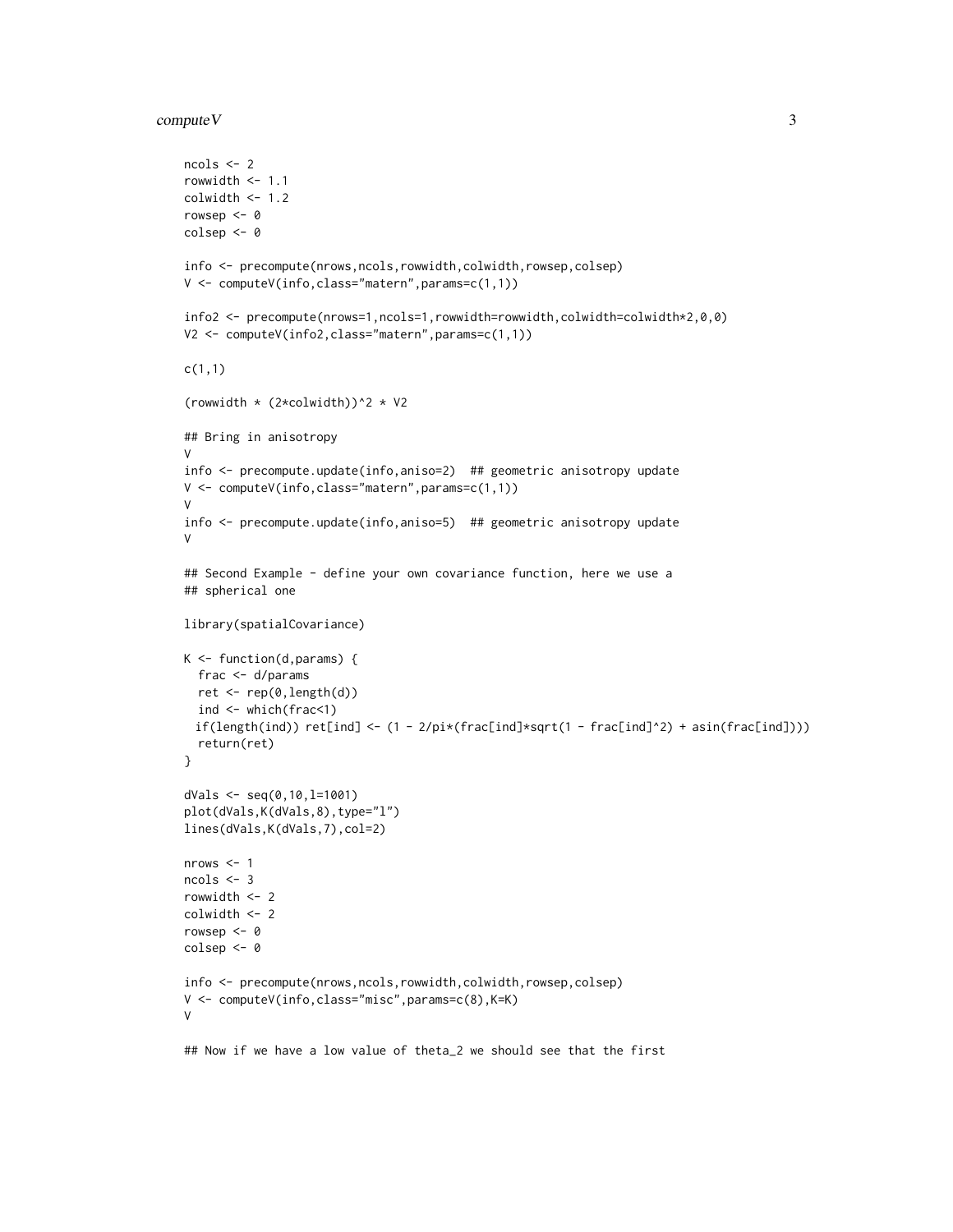<span id="page-3-0"></span> $\frac{1}{4}$ 

```
## and third plot are independent as there is a 2 unit gap between
## them, so that term in V will be zero
V <- computeV(info,class="misc",params=c(1),K=K)
V
## If theta_2 gets a little bigger than 2 then we should see no
## non-zero entries in V
V <- computeV(info,class="misc",params=c(2.005),K=K)
V
## Check V is positive definite
eigen(V)$values ## should all be positive
```
f *Density For Distance Between Two Points In Rectangles*

#### Description

This evaluates the density for the distance between two points, each distribution uniformly and independently in rectangles. The rectangles are congruent and lie on a lattice. Three special cases exist, when the two rectangles coincide, when the two rectangles lie on the same row (or column) of the lattice and when the two rectangles lie on different rows and columns.

#### Usage

f(d, rowwidth, colwidth, ax, bx, i, j)

#### Arguments

| d                  | distance                                                                                                        |
|--------------------|-----------------------------------------------------------------------------------------------------------------|
| rowwidth, colwidth |                                                                                                                 |
|                    | Dimensions of the rectangle                                                                                     |
| ax.bx              | Coordinate of the lower left corner of the second rectangle. Lower left corner of<br>the first is at the origin |
| i,j                | Second rectangle lies in i-th row and j-th column of lattice.                                                   |

#### Author(s)

David Clifford

#### References

B. Ghosh "Random distances within a rectangle and between two rectangles", Bulletin of the Calcutta Mathematical Society, 1951, 43, 17-24

D. Clifford, "Computation of Spatial Covariance Matrices", JCGS, March 2005, vol. 14, no. 1, pp. 155-167(13)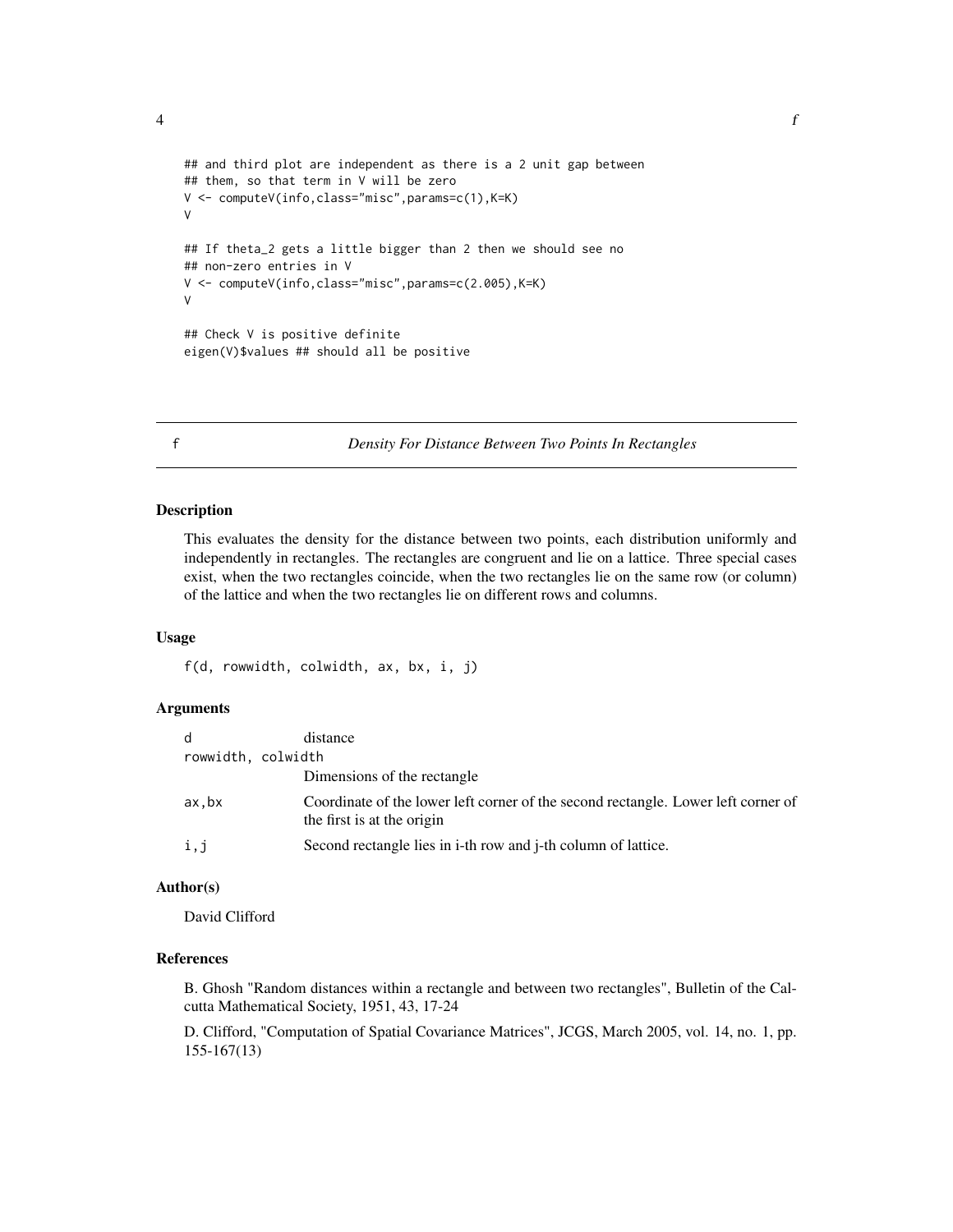#### <span id="page-4-0"></span>precompute 5

#### Examples

```
d \leq 0.75f(d,rowwidth=1,colwidth=1,ax=0,bx=0,i=1,j=1) ## two points in a unit square
f(d, rowwidth=1, column=1,ax=1,bx=0,i=2,j=1) ## two points in squares, squares are side by side
```
precompute *Precompute Step for Computing Covariance Matrix*

#### Description

For a lattice with nr rows and nc columns on only needs to compute \$n=nr X nc\$ entries to fill the whole covariance matrix (of size  $\ln X$  n $\text{\$}$ ). For example, the diagonal entries will all be the same so one only needs to compute it once and know that the value needs to be placed along the diagonal. This algorithm figures out which entries need to be computed, and how to insert them into the covariance matrix.

When an anisotropy term aniso is included in the direction of rows and columns it changes how distance is measure from \$sqrt (x^2+y^2)\$ to \$sqrt (x^2+ alpha^2 y^2)\$. This amounts to stretching the lattice in the appropriate direction by a factor of \$alpha\$. We can update the results of the precompute stage very easily.

#### Usage

```
precompute(nrows,ncols,rowwidth,colwidth,rowsep,colsep,cat.level)
precompute.update(info,cat.level=0,aniso=1)
```
#### Arguments

| nrows.ncols        | Number of rows and columns in the lattice                                                                           |
|--------------------|---------------------------------------------------------------------------------------------------------------------|
| rowwidth, colwidth |                                                                                                                     |
|                    | Dimensions of the rectangle                                                                                         |
| rowsep,colsep      | Vectors of separations between rows and columns. Pass scalars if the separations<br>are constant in each direction. |
| cat.level          | $0,0.5,1$ , changes the amount of output. Output is limited to times for various<br>stages of the computation       |
| aniso              | Value of anisotropy parameter in the direction of rows and columns. Should be<br>a positive number.                 |
| info               | Result of the precompute stage                                                                                      |

#### Author(s)

David Clifford

#### Examples

## See computeV help page for more details and examples